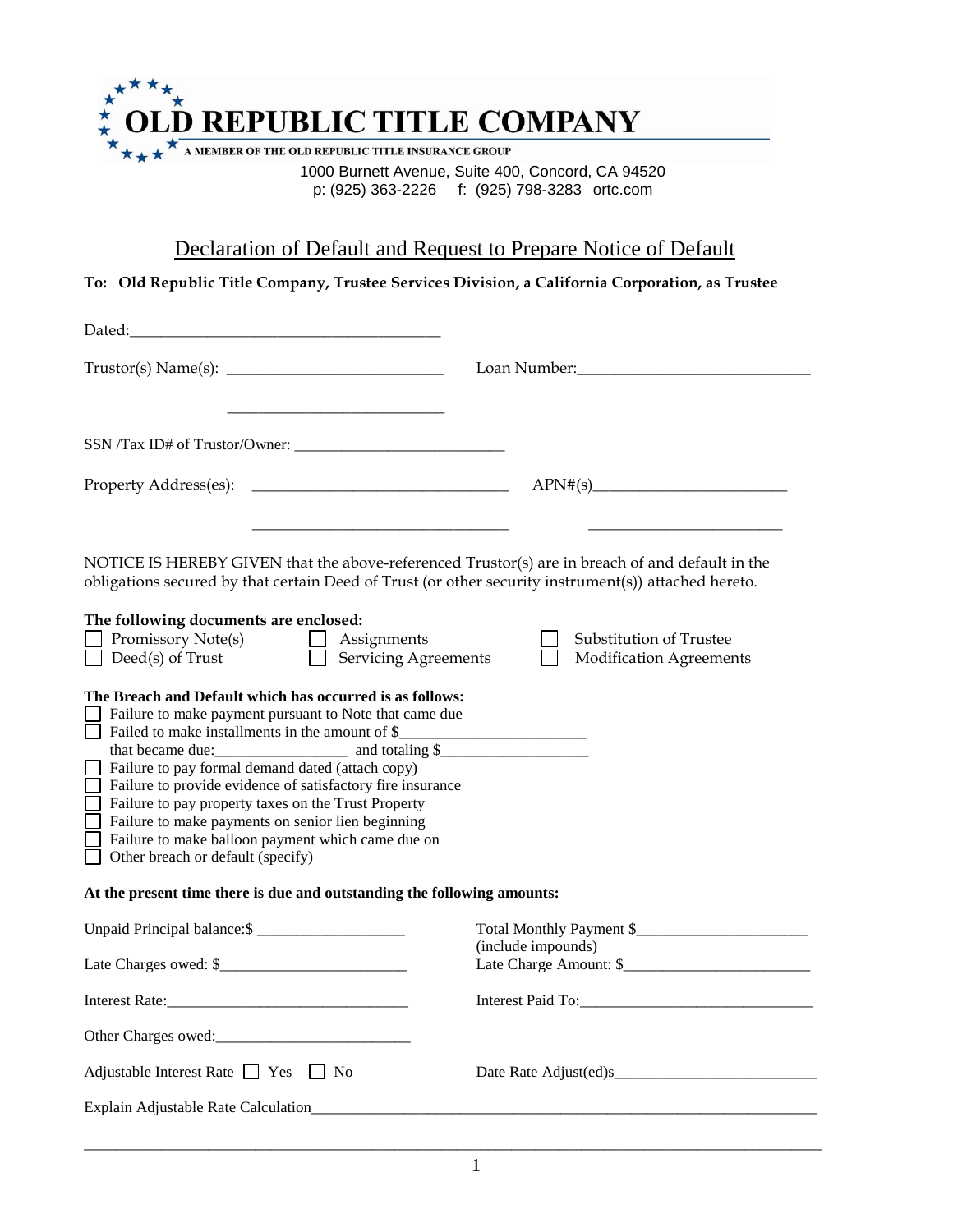| Any Funds Advanced by Beneficiary? T Yes No                                                                                                                           |                     |                                                                                                          |
|-----------------------------------------------------------------------------------------------------------------------------------------------------------------------|---------------------|----------------------------------------------------------------------------------------------------------|
|                                                                                                                                                                       |                     |                                                                                                          |
|                                                                                                                                                                       |                     |                                                                                                          |
|                                                                                                                                                                       |                     | List All Additional Requirements for Reinstatement (current taxes, senior encumbrances, fire insurance): |
|                                                                                                                                                                       |                     |                                                                                                          |
|                                                                                                                                                                       |                     | Name and last known business and residential mailing address for the current property owner(s):          |
| Residential or<br><b>Business</b>                                                                                                                                     |                     |                                                                                                          |
| Name:                                                                                                                                                                 |                     |                                                                                                          |
| Address:                                                                                                                                                              |                     |                                                                                                          |
| City:                                                                                                                                                                 |                     |                                                                                                          |
| State:                                                                                                                                                                |                     |                                                                                                          |
| Zip:                                                                                                                                                                  |                     |                                                                                                          |
|                                                                                                                                                                       |                     |                                                                                                          |
| Residential or<br><b>Business</b><br>Name:                                                                                                                            |                     |                                                                                                          |
|                                                                                                                                                                       |                     |                                                                                                          |
| Address:                                                                                                                                                              |                     |                                                                                                          |
| City:                                                                                                                                                                 |                     |                                                                                                          |
| State:                                                                                                                                                                |                     |                                                                                                          |
| Zip:                                                                                                                                                                  |                     |                                                                                                          |
|                                                                                                                                                                       |                     |                                                                                                          |
| To your knowledge does the Owner have an active Bankruptcy pending? $\Box$ Yes $\Box$ No                                                                              |                     |                                                                                                          |
|                                                                                                                                                                       |                     |                                                                                                          |
| Are you aware of any Temporary Restraining Orders, or other actions involving the property<br>that is encumbered by the Deed of Trust? Yes $\Box$ No $\Box$           |                     |                                                                                                          |
| Is the present Owner in the Military Service? Yes $\Box$ No $\Box$<br>Was the loan that is secured by the Deed of Trust principally negotiated in Spanish? Yes $\Box$ |                     | No                                                                                                       |
| Did the Deed of Trust arise as a result of a contract for goods, services, such as the                                                                                |                     |                                                                                                          |
| purchase of a new roof, pool, siding or air conditioning? Yes $\Box$ No $\Box$                                                                                        |                     |                                                                                                          |
| In addition to the property described in the Deed of Trust, was any personal property<br>granted as security for the loan?                                            | $Yes \tNo$          |                                                                                                          |
| If Yes, would you like us to include said property in the foreclosure? Yes $\Box$ No                                                                                  |                     |                                                                                                          |
| The Property is: $\Box$                                                                                                                                               | Improved Unimproved |                                                                                                          |